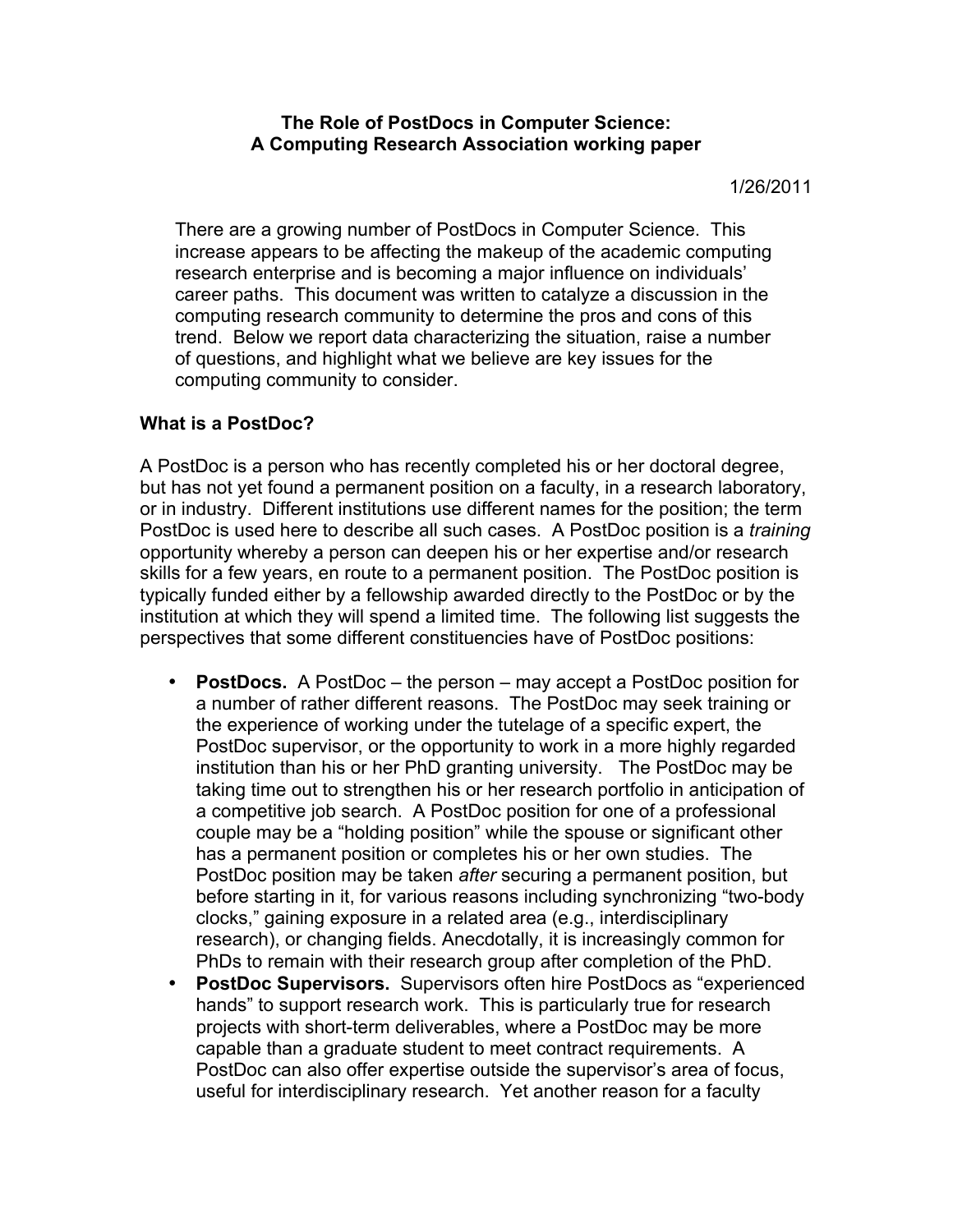member to attract and fund a PostDoc is because there is no graduate student available to that faculty member due to, for example, admission rates or student preferences.

- **Institutions Employing PostDocs.** PostDocs can be a source of skilled research labor with relatively low employment costs and no permanent commitment by the institution**.**
- **Computer Science as a Field.** The academic research enterprise involves (at least) four categories of people: tenure-track faculty, research faculty dedicated to specific research efforts, PostDocs, and students. There is a significant overlap in expertise with respect to the skills of individuals in the different categories. Individuals from different categories are increasingly being asked to do jobs that were formerly restricted to one category.
- **Funders.** Federal agencies that fund research and development as well as industry provide support for PostDocs, using many independent programs. The motivation for such funding includes a commitment to training of personnel, as well as a desire to efficiently execute research and development. It is important that the size of the PostDoc population is appropriate to the size of the other categories of research positions.

Why raise the issue of PostDocs now? First, there has been an increase in the in number of new PostDoc appointments in compuer science and a decrease in the number of tenure-track faculty hires (see Figures 1 and 2 below). Second, we have seen life sciences get very badly out of balance with respect to the number of PostDocs and the long delay before PostDocs, on average, take permanent positions. Is computer science at risk of having a similar problem? Third, there appears to be an increasing trend in computer science departments toward preferring that a tenure-track faculty candidate have a body of publications that is more consistent with having spent time in a PostDoc position, than with that of a newly graduated PhD (see Table 1 below). Our objective is to stimulate discussion throughout the community of the issues of PostDoc balance, population size and career progression, and the impact of those issues on other aspects of the computing research enterprise.

# **Balance among types of positions in the research enterprise**

Since 1997 both the size and the balance between the various categories of researchers has changed. Absolute numbers (as a three-year rolling average) are shown in Figures 1 and 2 [Taulbee]. Figure 1 shows how many new PhDs accept each type of position in the research enterprise: PostDoc, tenure-track faculty, teaching faculty, research faculty, industry and "other". The most dramatic change is in the number of PhD graduates directly hired into industry; it has increased from roughly 240 in 2004 to roughly 760 in 2009. Today, roughly 42 percent of all PhD graduates are hired into industry immediately after completing their PhD.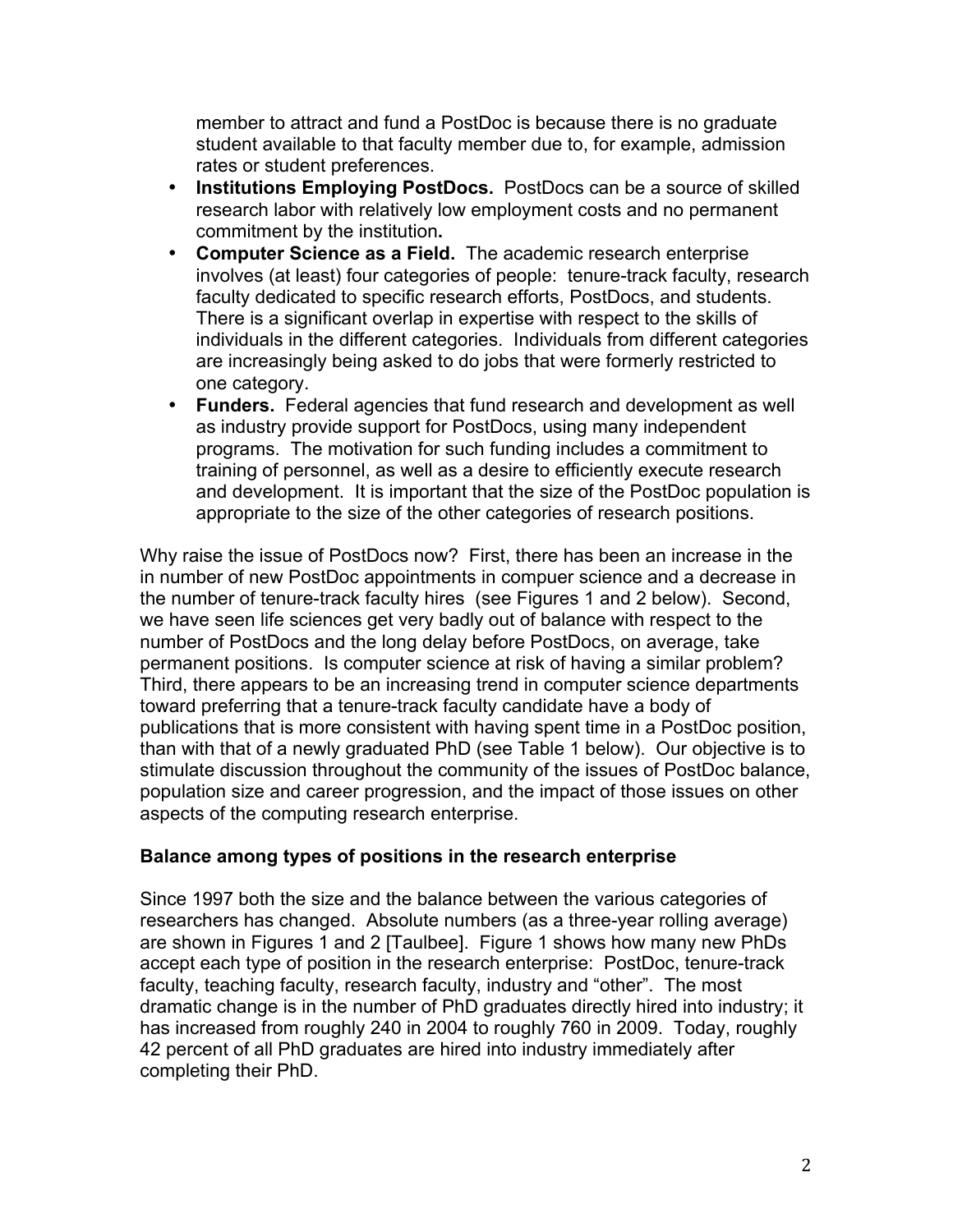The next most significant change is in the number of new PhD graduates pursuing positions other than tenure-track faculty, research faculty, teaching faculty, postdoctoral fellowships and industrial jobs. These positions include other academic positions in computer science or computer engineering departments such as part-time instructor-level positions; academic positions in non-computer science or computer engineering departments; government positions; employment abroad; self-employment; or unknown positions (i.e., in many cases, reporting departments were unaware of their graduates' future career plans). Also included in the "other" pool are those without firm employment commitments following graduation (reported as "unemployed"). The number of new PhDs in the "other" category has surged from 244 in 2003 to 645 in 2009, with the greatest increases among those pursuing employment abroad (up from 31 in 2003 to 140 in 2009) and unknown positions (up from 126 in 2003 to 336 in 2009). (The number of PhD graduates hired into academic positions in non-computer science or in computer engineering departments (which may include tenure-track positions in these departments) has always been fairly small and has declined in recent years, so this pool of individuals is not affecting the trends we see among tenure-track faculty hires shown in Figures 1 and 2.)

The total number of PhDs graduated in 1998 was 918 (three-year rolling average). By 2009 the total PhD production had roughly doubled to be 1800.



Figure 1: Hiring of new computer science PhDs from U.S. and Canadian universities, as a 3-year rolling average 1998-2009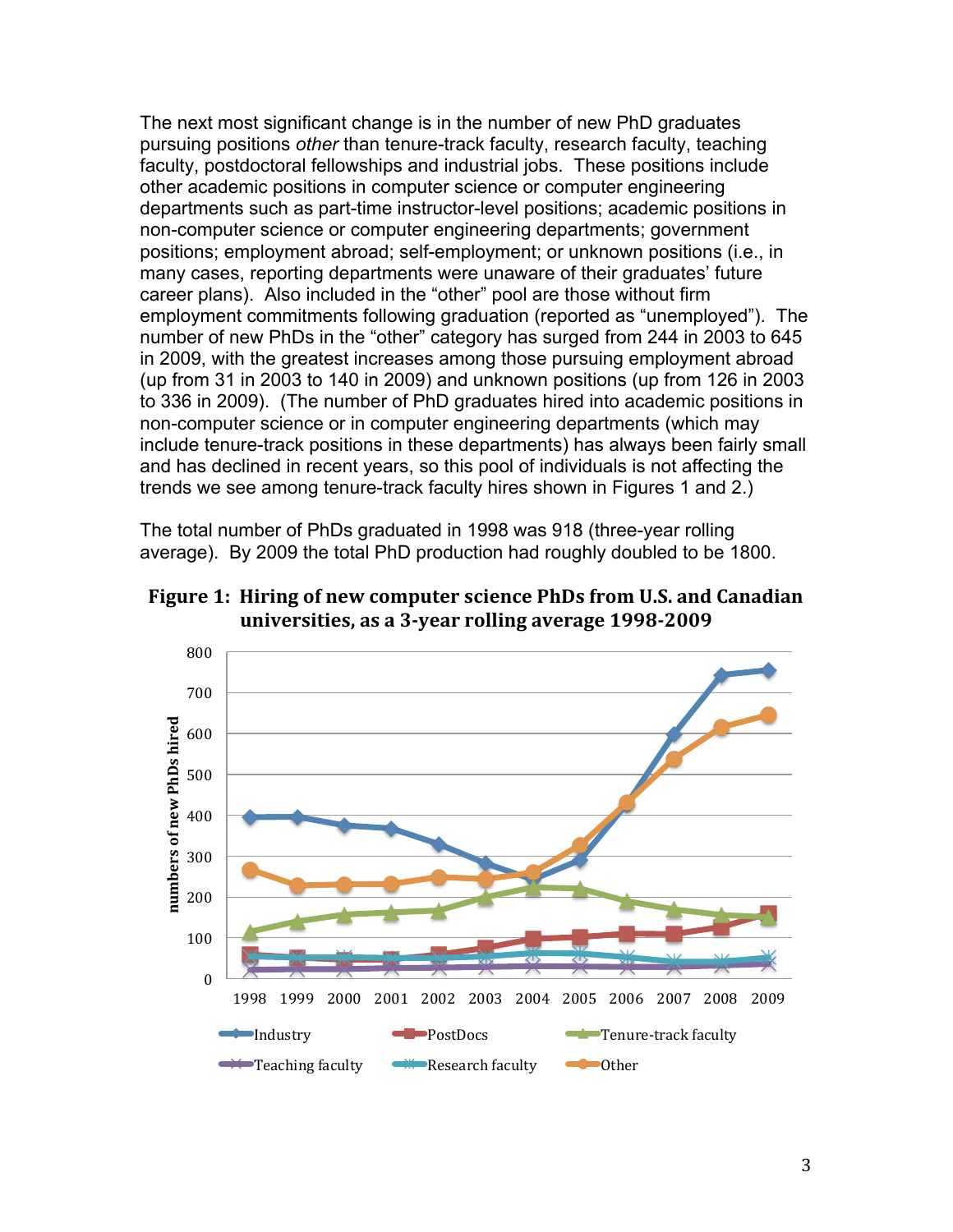Figure 2 graphs the same data as Figure 1 but excludes the data on industry and "other" so that the remaining data are easier to view. Figure 2 shows that tenuretrack faculty positions for new PhDs have declined by one third. There were 224 tenure-track faculty hires in 2004 and 151 in 2009 (note that these numbers correspond to the three-year rolling averages for these years except for the trailing two years). An increase in the number of PostDocs commenced slightly earlier; there were 51 new PostDocs hired in 2001, and that number has increased by more than a factor of three to 159 in 2009 (again, we calculated three-year rolling averages to smooth the data).



Figure 2: Academic hiring of new computer science PhDs from U.S. and Canadian universities, as a 3-year rolling average 1998-2009

The data show that for over a decade teaching faculty and research faculty have roughly stayed constant in number. Today, the combination of teaching faculty and research faculty positions account for roughly 25 percent of the positions in academia, and about 5 percent of all positions.

So, today, for a graduating PhD there are essentially an equal number of PostDoc and tenure-track positions open. Between 2002 and 2004 there were roughly 2.5 times more tenure-track positions open than PostDoc positions. This is a substantial change in a short time.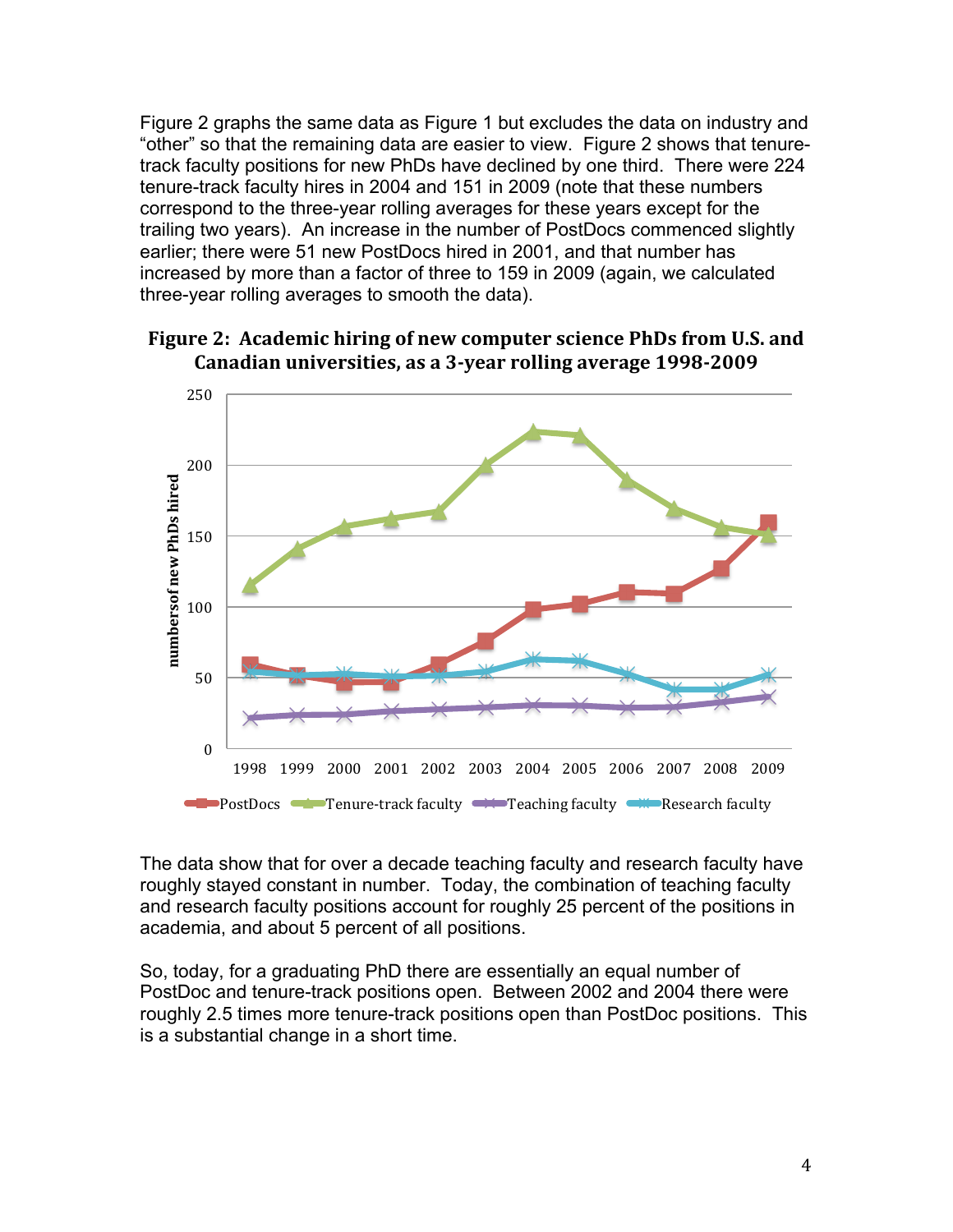Recent Taulbee data shown in Table 1 document a gradual increase in the ratio of PhD graduates who pursue a PostDoc prior to being hired into tenure-track positions.

| POSTDOC in the year prior to being hired<br><b>New Hire</b><br>New Hire was a<br><b>Ratio of PostDoc</b> |                                           |                            |            |
|----------------------------------------------------------------------------------------------------------|-------------------------------------------|----------------------------|------------|
| Year                                                                                                     | received PhD<br>previous<br>academic year | PostDoc prior to<br>hiring | to New PhD |
| 2007                                                                                                     | 118                                       | 38                         | 0.32       |
| 2008                                                                                                     | 109                                       | 28                         | 0.26       |
| 2009                                                                                                     | 116                                       | 42                         | 0.36       |
| 2010*                                                                                                    | 116                                       | 47                         | 0.41       |

| Table 1: Numbers of new tenure-track hires in the U.S. that held a |  |  |
|--------------------------------------------------------------------|--|--|
| PostDoc in the year prior to being hired                           |  |  |

\*These data are preliminary as of the latest update to this white paper.

PostDocs would seem to be more prevalent in areas of research requiring large, interdisciplinary teams. As shown in Figure 3, Taulbee data indicate that the number of PhD graduates in operating systems and networks (an area often requiring large teams to implement prototypes) has surged in the past decade. However, most of these recent PhDs appear to have accepted industry employment (not shown). Artificial intelligence/robotics has consistently been a subfield that attracted more PhD students than most other subfields. There is a surge in the category "other/unknown." This could be the result of a higher number of recent PhDs who are in an interdisciplinary or multi-disciplinary area. It could also be indicative of unemployment, as PhDs without job offers postgraduation may report that to their departments as "other" or "unknown."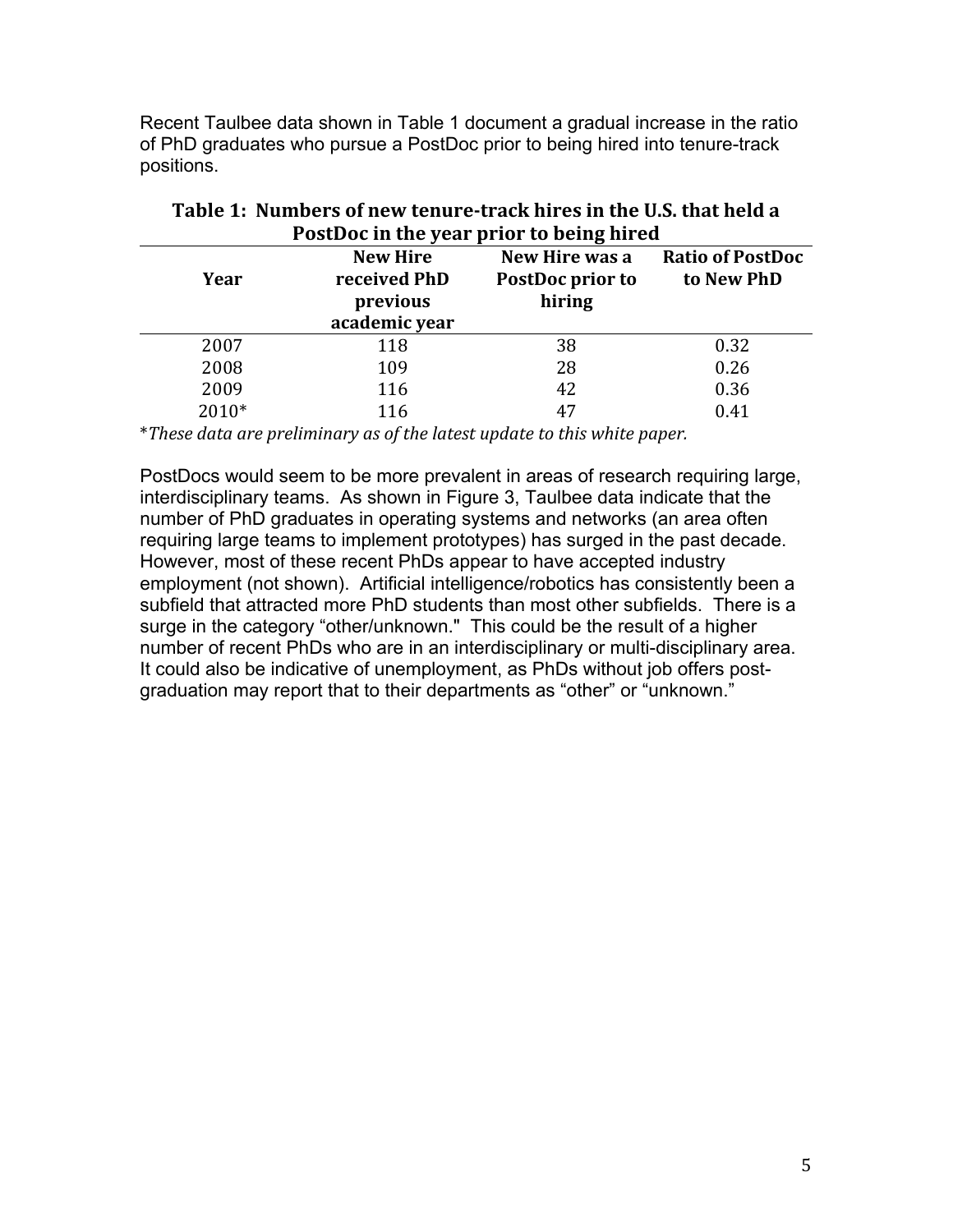



Figure 4 illustrates, for each subfield of computer science, the percentage of new PhDs within that subfield who pursue a PostDoc. The percentages of PostDocs have consistently been highest among artificial intelligence/robotics, theoretical computer science, and numerical/scientific computing.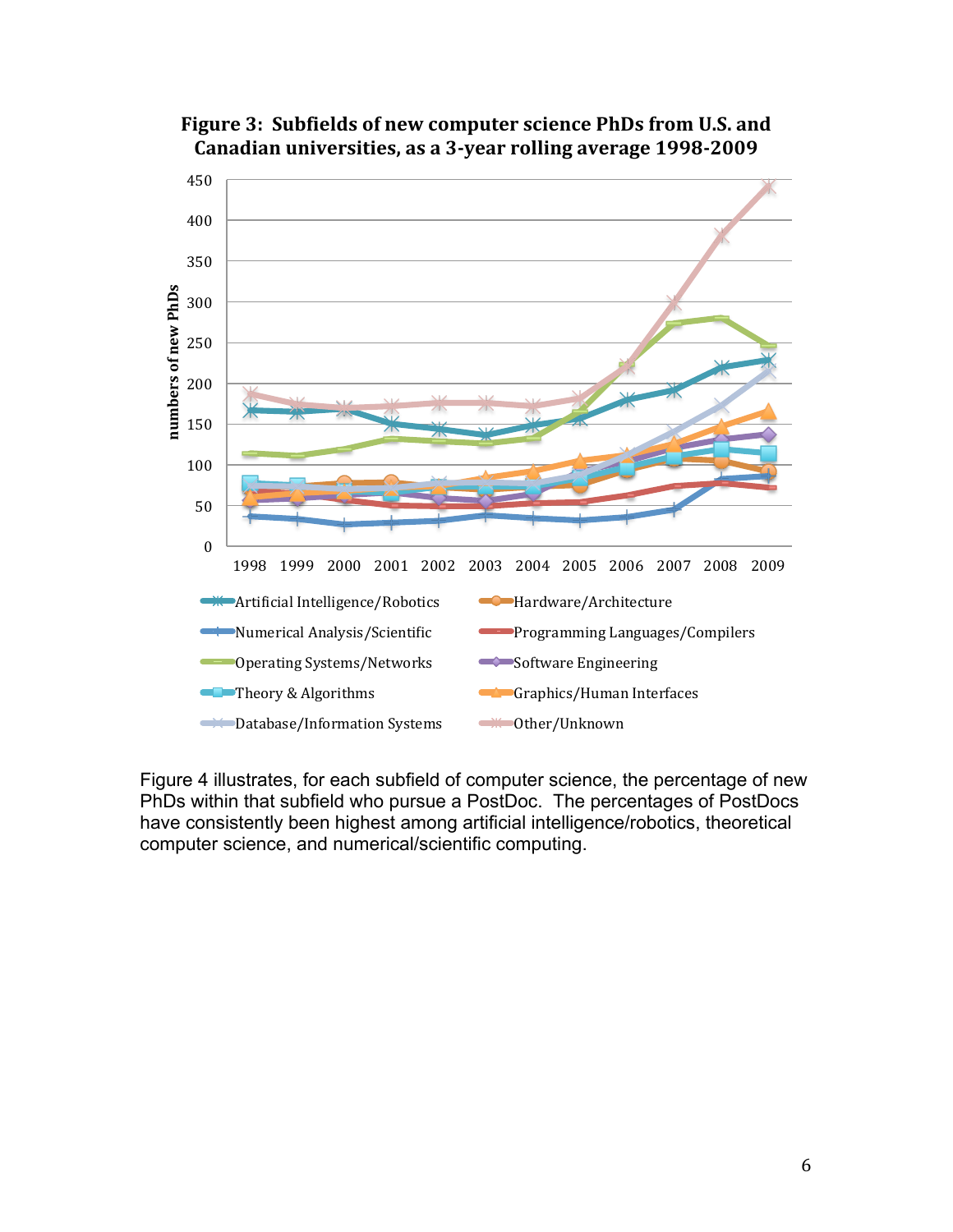



Figure 5 illustrates, for each subfield of computer science, the percentage of new PhDs within that subfield who are hired directly into a tenure-track faculty position. Noteworthy here is the steep decline since 2004 across nearly all subfields. Previous data suggest that many accepted industrial and PostDoc positions. This is a substantial change. Recall that Figure 1 shows that in 2009 760 of 1800 PhD graduates (42 percent) were hired directly into industry.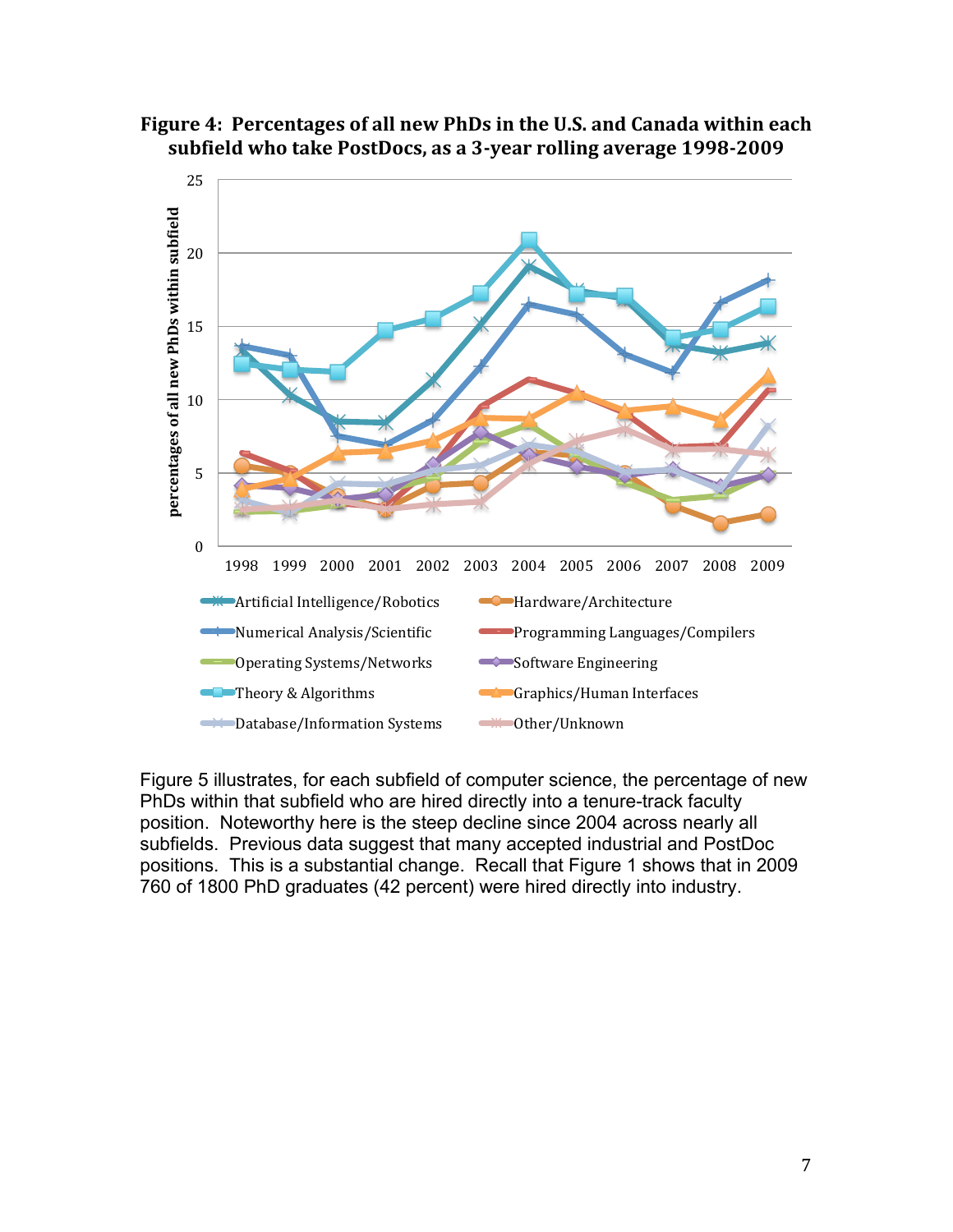



Another important consideration is the relative cost for funding different types of trainees in academia. Figure 6 shows Taulbee data on the relative cost of graduate students (stipend plus tuition) and PostDocs (salary only). Essentially the monetary costs are the same while the expertise of the PostDoc will be higher. (Figure 6 charts cost for only U.S. computer science institutions ranked 1-12, as reported in Taulbee. For technical data collection reasons it is not appropriate to combine the data from different tiers. However, trends are comparable for the other tiers.)

Another cost is measured in space. PostDocs are typically allocated more office space than graduate students. The field has increased the number of PostDocs over recent years. In some universities this may have led to strains on space allocation, or lowered standards of space allocation for PostDocs.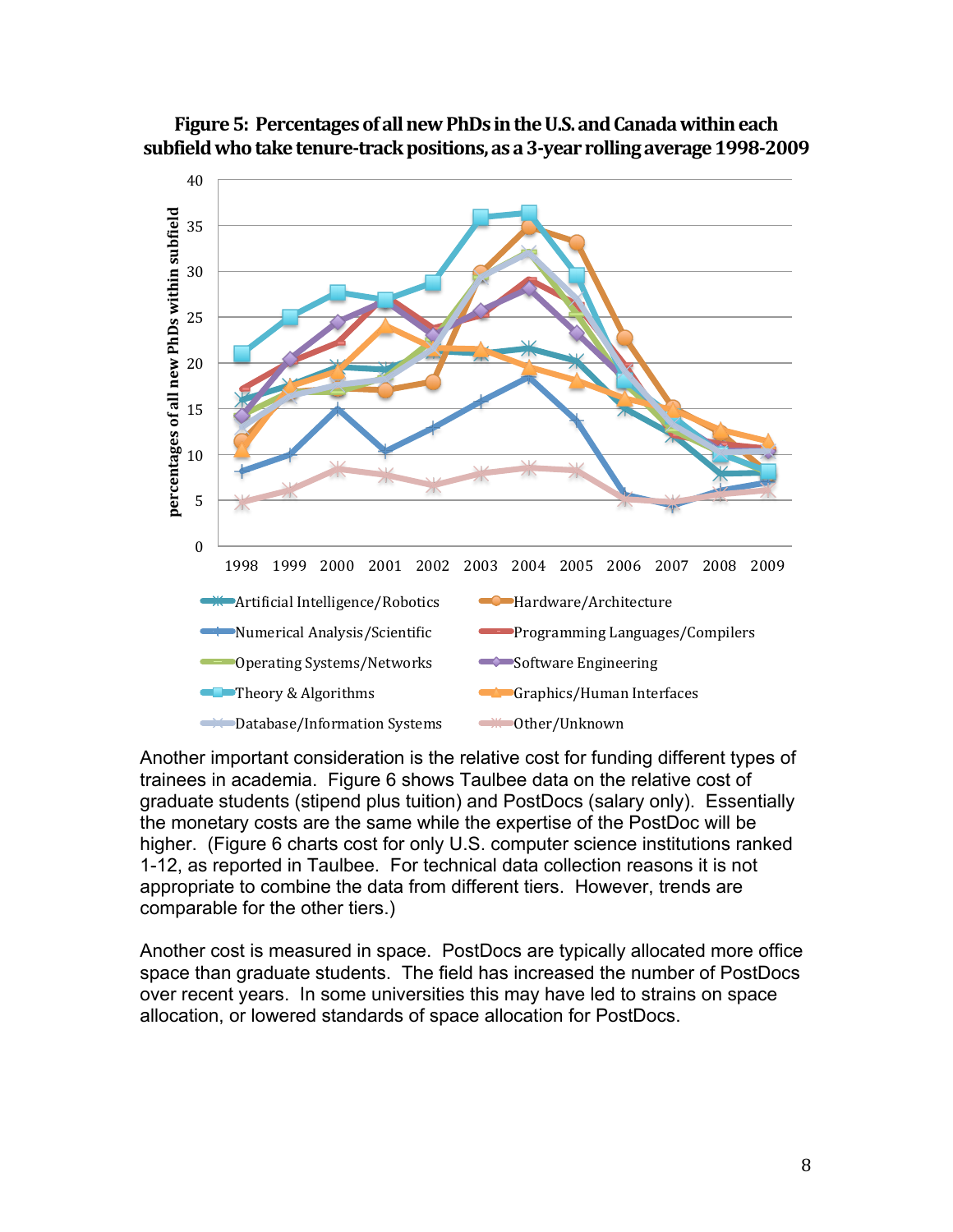

Figure 6: Relative costs of graduate students and PostDocs

Next we compare computer science and other fields. Data from the National Science Board (NSB) Science and Engineering Indicators 2010 [NSB2010; Figure 3-46] indicate that the percentage of all computer science and math PhDs who hold a PostDoc position has grown in recent years – from 15-20 percent of those who earned their PhDs between 1972 and 1996 to 31 percent of those who received their degrees between 2002 and 2005. The NSB does not distinguish computer science from math for these data.

For those who accept PostDocs, the average duration of an individual PostDoc position in computer science was most recently reported to be 1.8 years, which is comparable to the average duration of a PostDoc reported for the other physical sciences (1.9 years) but less than the average duration of a PostDoc reported within the life sciences (2.2 years) [NSF-SDR-2006]. In the biological sciences the median length of PostDoc experience for pre-1965 PhD graduates was 2 years. The median length rose to 46 months for those who graduated between 1989 and 1991 [NSF99-310].

Moreover, the average time from graduation to hiring into a tenure-track faculty position (including multiple PostDocs and other experiences) is far less in computer science, suggesting that fewer numbers of PostDocs are deemed to be necessary in computer science as compared to the physical sciences and the life sciences. For example, according to 2006 survey data, 38 percent of computer science PhDs held tenure-track positions within three years of receiving their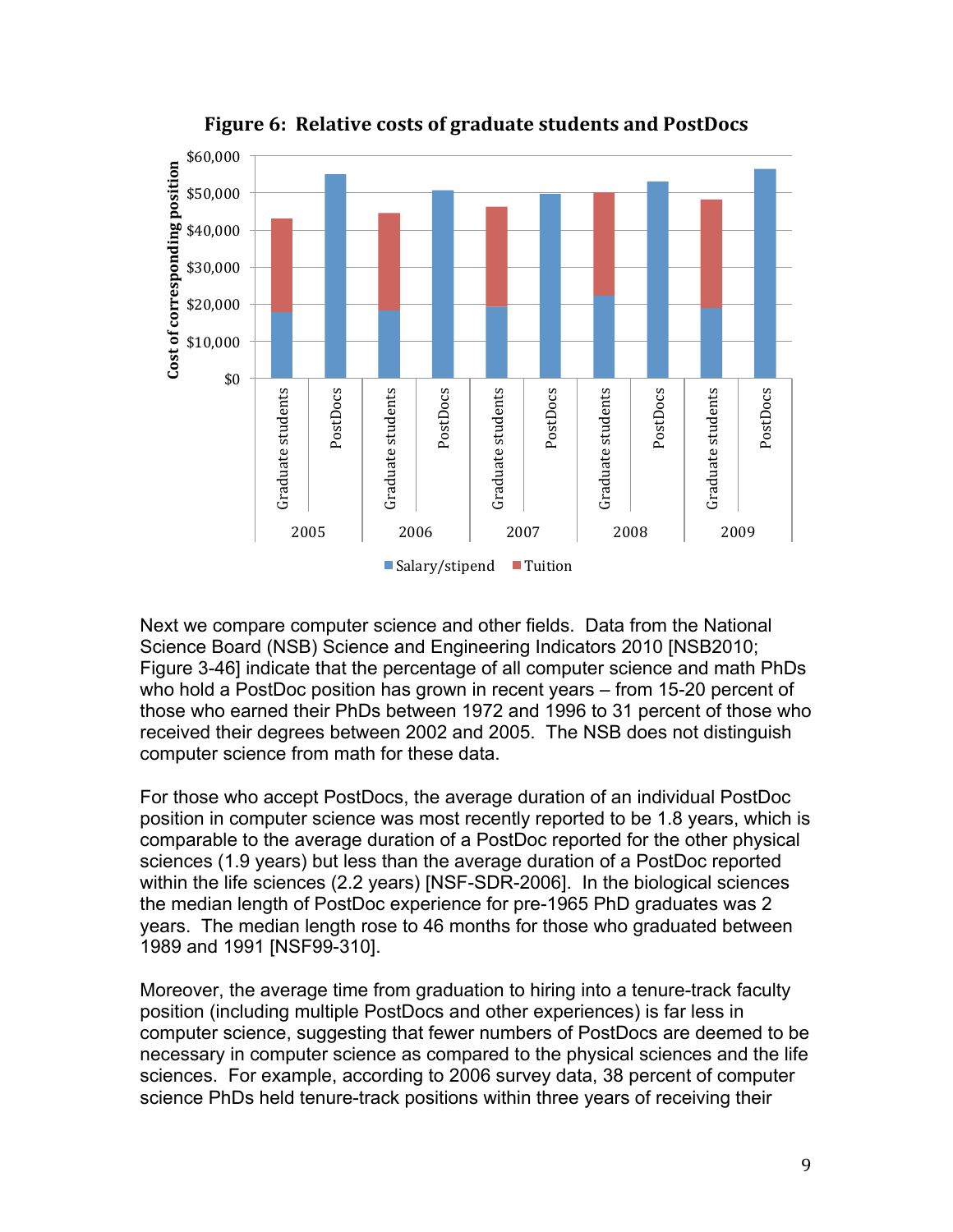doctorates. Just 11 percent of other physical scientists (chemists, geoscientists, and physicists/astronomers) and 13 percent of life scientists did so [NSB2010; Figure 3-44 and Table 3-18].

Computer science is notable for the very low level of PostDocs. NSB2010 provides the numbers and relative percentages of PostDocs across different science and engineering disciplines [Appendix 2-32]. We reproduce these data for fall 2006 (*selected* fields only) in Table 2 below. Note that in contrast to earlier Taulbee data, Table 2 reports on the *total* numbers and percentages.

| Table 2: Percentages of all U.S. S&E PostDocs by field, fall of 2006 |                              |                              |  |  |
|----------------------------------------------------------------------|------------------------------|------------------------------|--|--|
|                                                                      | <b>Total Number of</b>       | <b>Percentage of All</b>     |  |  |
| <b>Field</b>                                                         | <b>PostDocs Within Field</b> | <b>PostDocs Within Field</b> |  |  |
| Medical & life sciences                                              | 33,245                       | 67.5%                        |  |  |
| Engineering                                                          | 4,626                        | 9.4%                         |  |  |
| Computer science                                                     | 458                          | 0.9%                         |  |  |
| Mathematics                                                          | 574                          | 1.2%                         |  |  |
| Physics                                                              | 2,102                        | 4.3%                         |  |  |
| Chemistry                                                            | 4,044                        | 8.2%                         |  |  |

During the first decade of this century the economy has fluctuated. "Recipients in a PostDoc position in April 2006 reported that they took their current PostDoc position because 'other employment not available'. This reason was given by 5 percent of PostDocs in the life sciences, 8 percent in computer and mathematical sciences, 10 percent in the physical sciences and 16 percent in engineering" [NSB2010, p. 355]. Again, computer science and mathematics are not separated.

How do PostDocs perceive the value of their experience? NSB2010 [Figure 3- 47] reports that between 1972 and 2005 PostDocs who received a PhD in science and engineering felt that the PostDoc experience enhanced career opportunities as follows:

| Not at all                                          | $10 \pm 2$ percent |
|-----------------------------------------------------|--------------------|
| Somewhat                                            | $35 \pm 2$ percent |
| To a great extent                                   | $53 \pm 3$ percent |
| There is little fluctuation in responses over time. |                    |

# **Experience of a PostDoc**

PostDocs are paid at a rate that is substantially lower than tenure-track faculty and distinctly lower than research faculty. Taulbee data report that the average nine-month salary for an assistant faculty member was \$90,000 in 2009. (Note that this is the average for all assistant professors, not the starting salary.) Meanwhile, a research faculty member was paid an average of \$81,000, and a teaching faculty member was paid an average of \$70,000. At the same time a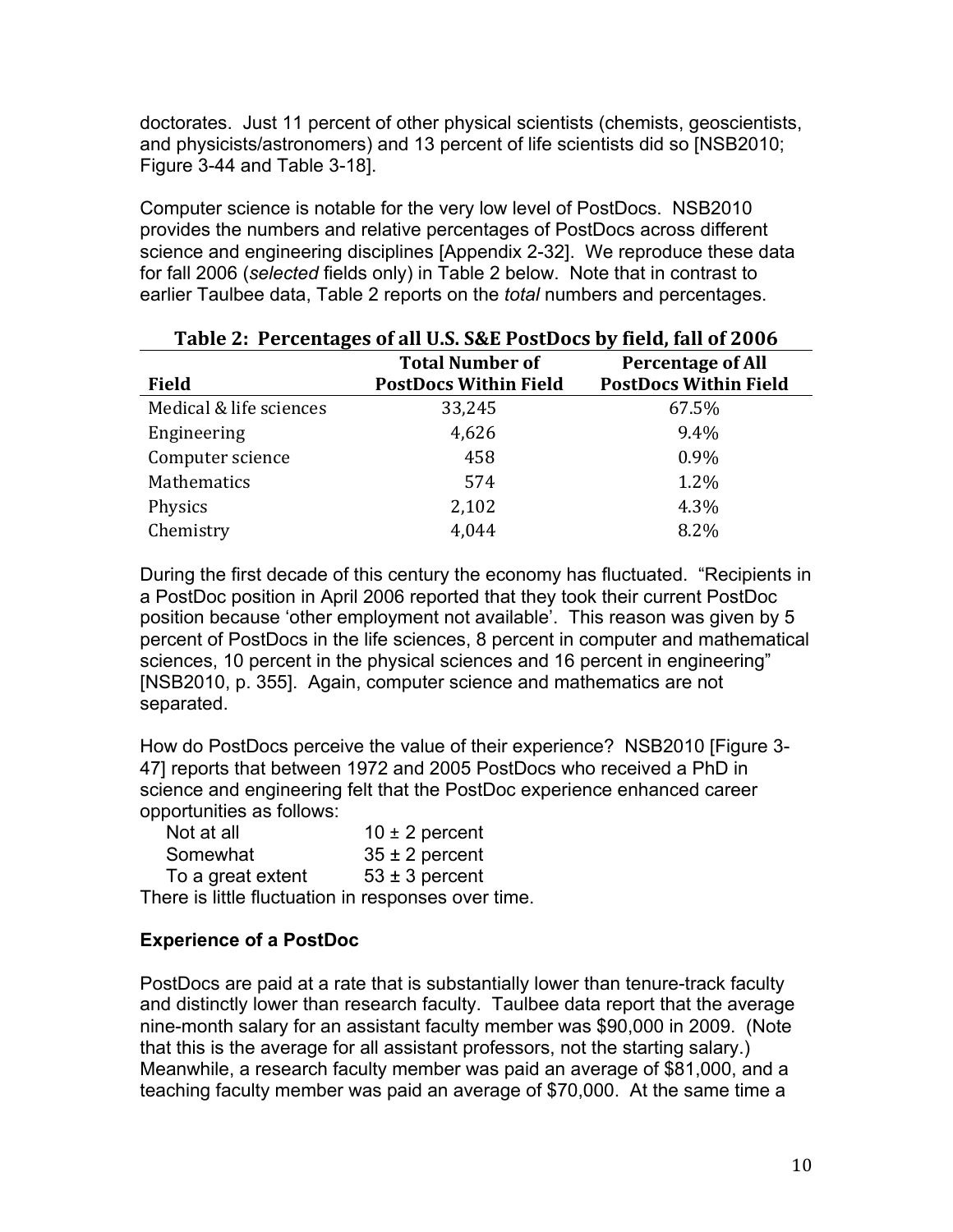PostDoc was paid \$52,000. In some universities the benefits of a PostDoc are more like those of a student than those of employees. Benefits to employees may be greater in areas such as health care, retirement, access to childcare, and access to wellness centers.

The PostDoc generally has freedom to focus only on their PostDoc objectives. Typically, there are no other responsibilities, such as the teaching and committee responsibilities of a tenure-track faculty member, course and dissertation obligations of a graduate student, and the proposal writing duties (to sustain funding) of a research faculty member. However, the PostDoc supervisor may direct the PostDoc to assume other responsibilities. At most universities and in industry, PostDocs cannot be Principal Investigators on grant proposals. This may foreclose independence.

PostDocs are evaluated differently than, say, research faculty. PostDocs report to their supervisor, a faculty member, and in some cases, to Offices of Sponsored Research. Research faculty are evaluated by other university entities (e.g., Provosts' offices) using a process that is closer to tenure-track faculty evaluation. Typically, that evaluation is more broadly based, involving more evaluators.

The PostDoc position is taken shortly after the degree. This is most often the time of life when people marry and start families. A PostDoc position is not permanent. The individual must do another job search, and typically must move from one geographic locale to another, with the career disruption, personal disruption and expense that this causes. Relocation is more difficult for women and men who are nurturing a young family. Delaying the bearing of children has health implications for women.

Considering the computer science field, it is desirable for all positions to be attractive to both women and men, and to individuals who are balancing the demands of young families with the demands of their careers. Quality of life in the academic research enterprise is an important consideration.

# **Some Issues for consideration**

Because the purpose of this document is to stimulate discussion we next highlight several key issues:

*1. Balance in the categories of participants in the research enterprise* Research in academia is conducted by some combination of tenure-track faculty, graduate students, undergraduate students, research faculty, and PostDocs – with assistance from technical staff. As the data above show, the balance between several of these categories has changed markedly over the past two decades. How should this change be evaluated – from the perspective of quality research production, the constitution of research groups involving different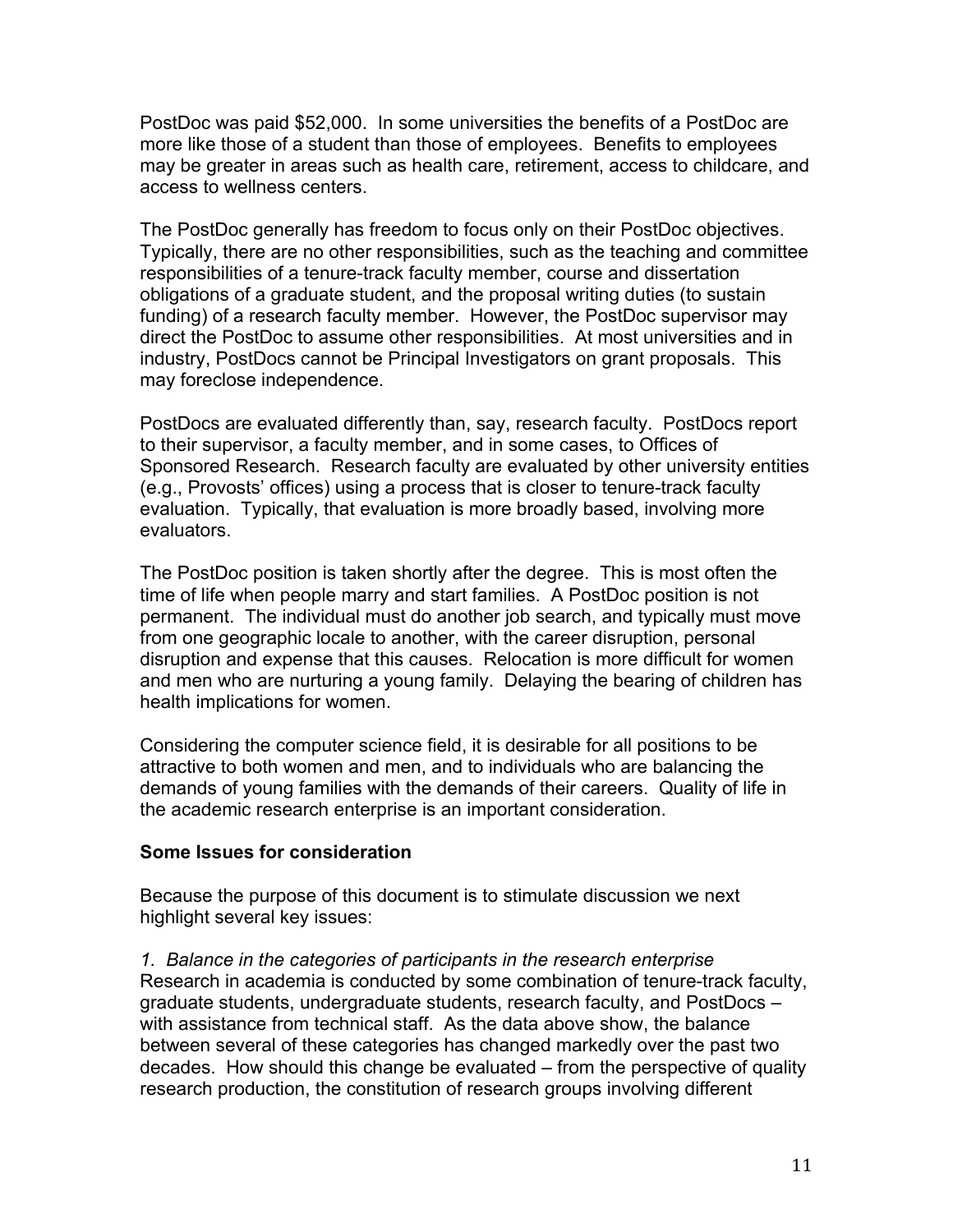categories of researchers, student mentoring and training, or faculty development?

PostDoc positions collectively offer a buffer pool of people who remain in the research enterprise, refine their skills and knowledge, and may later attain permanent tenure-track or research/teaching faculty positions. But, if the number of PostDoc positions is too great, then only a small percentage will make this transition to the most desired positions. At some level, as in the life sciences, this is unhealthy for the field, and results in a grim existence for some individuals. At what level is this buffer pool healthy for computer science?

The PostDoc buffer pool of people may swell in numbers during a down economy, as the PostDoc position is the "cheapest" way to keep individuals within the academic research enterprise for a short time. Should funders increase or decrease the number of PostDocs in response to the economy, perhaps in response to academic and industrial hiring trends? Does an increase in funding of PostDocs come at the expense of funding for graduate students? If so, at what point does the growth in PostDoc positions begin to threaten the pipeline of next-generation researchers?

When a recently graduated PhD moves to a new research project, they bring with them new ideas and even different assumptions about dimensions of the research. Does a rapidly flowing pipeline of PostDocs moving through a research organization introduce more vitality, a propensity to challenge assumptions, and new knowledge – in a way that students and the permanent faculty do not? Certainly, PostDoc positions are an inexpensive way to bring in relatively mature researchers from other disciplines to augment interdisciplinary knowledge of a research team. But, is the PostDoc the most effective way to encourage interdisciplinary interactions?

Although in 2009 roughly 42 percent of new PhD graduates were hired directly into industry, historically academic PhD programs have "assumed" that most graduates will eventually accept academic positions. The substantially altered balance between categories (tenure-track faculty, PostDocs and industrial jobs) raises the question of whether the content and the duration of a computer science PhD program should be reevaluated.

Figure 3 shows the variation in the number of PostDocs in different subfields of computer science. Are there reasons to maintain a PostDoc pipeline in one subfield at a higher level than in another? Is the PostDoc experience more valuable in one subfield than another? Does the relative availability of industrial jobs in the subfield influence the answer?

# *2. Career progression for an individual*

Channeling some portion of new PhD graduates into PostDoc positions gives them more time to advance their research credentials before they compete for a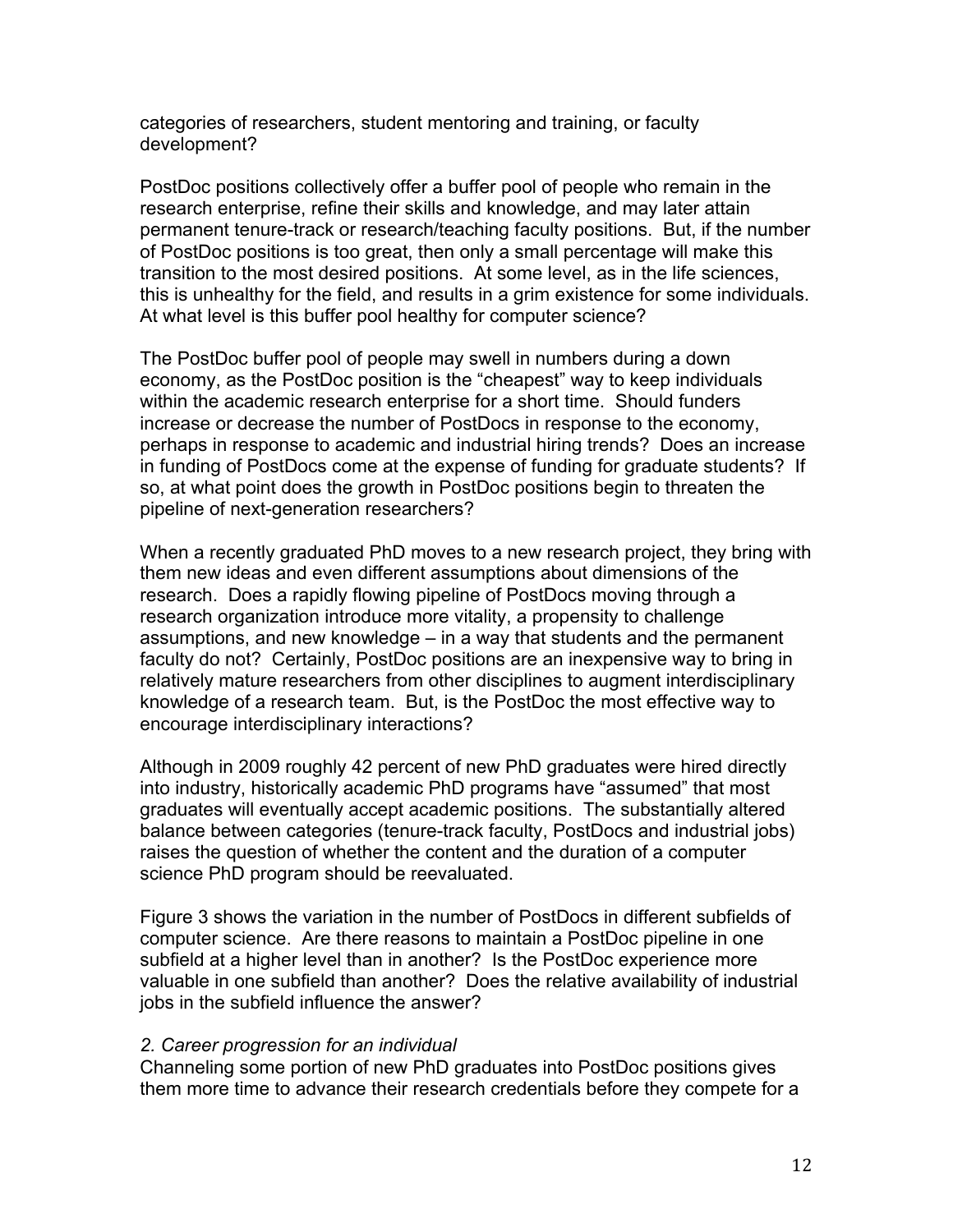permanent position. That raises the question of the quality of the PostDoc experience. Taking a PostDoc position at a highly prestigious department may contribute significantly to the higher likelihood of finding a permanent position in a highly prestigious department [Su2009]. However, Su concludes that there is "mixed evidence for the common assumption that PostDoc training [for science and engineering doctorates] leads to a higher productivity level. PostDoc training does boost the number of research articles within the first 3 years after the receipt of their doctorate degrees; however the effect fades away quickly, and later is superseded by the effect of the prestige of academic departments where scientists obtained positions" [Su2009].

There is a tradeoff in the time spent in completing post-bachelors study to achieve a PhD degree and PostDoc (training) thereafter. The field could consider shortening the time to complete a PhD and more fully institutionalize the PostDoc experience. Closely related is the question of the role for which PhDs are being trained, and therefore the content of the training, as well as how it is packaged.

A PostDoc works under the guidance of a major professor, or industry counterpart. At most universities and corporations, PostDocs cannot be Principal Investigators on grant proposals. This delays the point at which the individual becomes truly independent. To put this in perspective, the average age of firsttime (new) principal investigators obtaining R01-equivalent research funding (the major source of support for young investigators, and often considered the "gold standard", in the biomedical sciences) from the National Institutes of Health has risen to 42.6 years as of 2007, up from about 36 years in 1980 [NIH2008]. The average newly minted doctorate does not receive her or his first NSF award until age 39 to 40, with the median age of 37 to 38 [AAAS].

One of the hallmarks of an initial permanent position for a researcher is that they rapidly establish their independent research endeavors. To what degree is a PostDoc experience helpful for a researcher who will take a non-academic, permanent position?

Since the PostDoc is beholden (to a great extent) to his or her supervisor, that person may (even unintentionally) direct the PostDoc to perform tasks that in no way advance the skills, knowledge, or credentials of the PostDoc.

Is there a gender difference in terms of the impact on PostDocs? How adverse is the dislocation and the requirement for transition after the PostDoc to individuals, to couples and especially to families with small children? How should the "quality of life" aspect of the PostDoc experience influence the degree to which the community chooses to utilize PostDocs?

*3. Postdoc positions can become a requirement to be hired into a tenure-track position*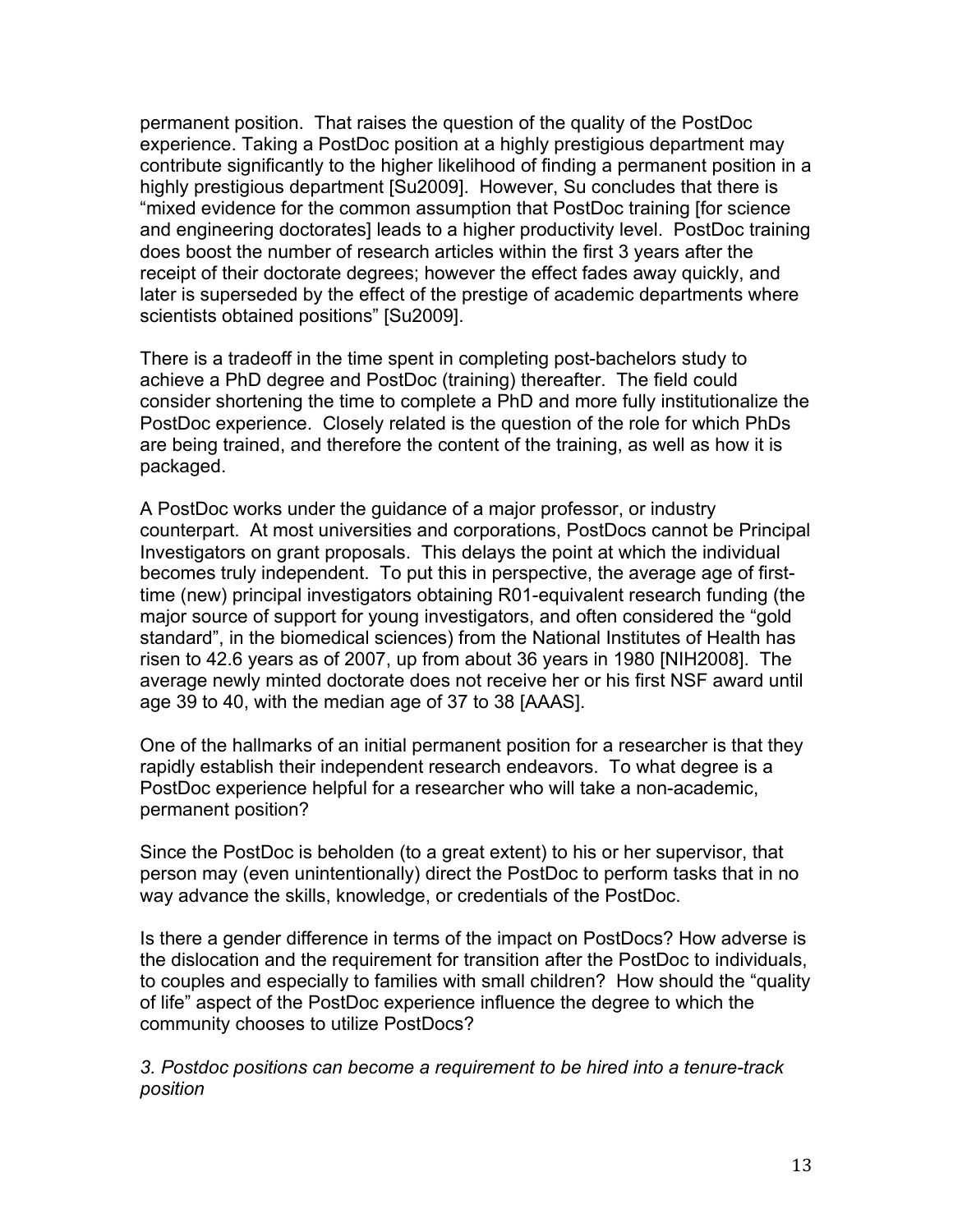When PostDocs compete with new PhDs for a tenure-track or industry position, the PostDoc will likely have more substantial research credentials, and thus have a competitive advantage. Over time if there is a robust pipeline of PostDocs, this may lead the computer science discipline to – in effect – "require" a PostDoc experience prior to being hired into the most desirable faculty jobs. Some have observed that this is already true in some institutions in the theory subfield of computer science. Is the increase of the use of PostDoc positions simply a sign of the maturing of the field? Is this a good trend?

# *4. Balance of financial support*

One can make the simplistic assumption that the total computing research budget is fixed and does not increase or decrease with the number of PostDocs. If so, then if fewer (or more) PostDocs are funded, then more (or fewer) graduate students can be supported. Similarly, there may be a trade-off between PostDocs and research faculty (on soft money). If the level of funding is essentially fixed, it is within the power of the community to determine what portion of the salary funds should go to the various categories, e.g., research faculty, students, and PostDocs – and to a lesser degree to tenure-track faculty. Principal investigators certainly make a choice among the categories as they craft proposals. To what extent should the computer science community be engaged in setting guidelines for the balance between PostDocs and students, if the total amount of funding is roughly constant?

In addition, there are "portable" PostDocs. Funding agencies have entire programs dedicated to funding PostDoc awardees directly and not through a research project or institution. If the community were to come to a consensus on the desired level of PostDocs that was deemed healthy for the field and then express that opinion, would the funding agencies and foundations respond as the community indicates?

# *5. The ecology of supply and demand*

The PostDoc issue is part of a larger question about how long-term investment in education is made so that sufficient supply of educated talent is available to meet economic demands. Many other countries fund higher education through the government, linking long-range planning for demand with long-range provision of supply. For example, the Ministry of Education in a country might decide that *N* computer scientists will be needed at various levels of education by the future year *X*, and so the ministry may elect to fund *K* "slots" at various levels now in order to prepare the necessary workforce (modulo attrition and other factors) for the year *X*. In contrast, in the United States a heterogeneous set of higher education institutions, many of them private, provide whatever programs they wish and compete for students in those programs. Students, in turn, choose what they want to study. At the same time, various agencies in the government, mindful that they need experts in various technologies, fund research – and PostDocs – often in targeted areas to encourage the education of talent in the science and engineering areas that the agencies deem important for their future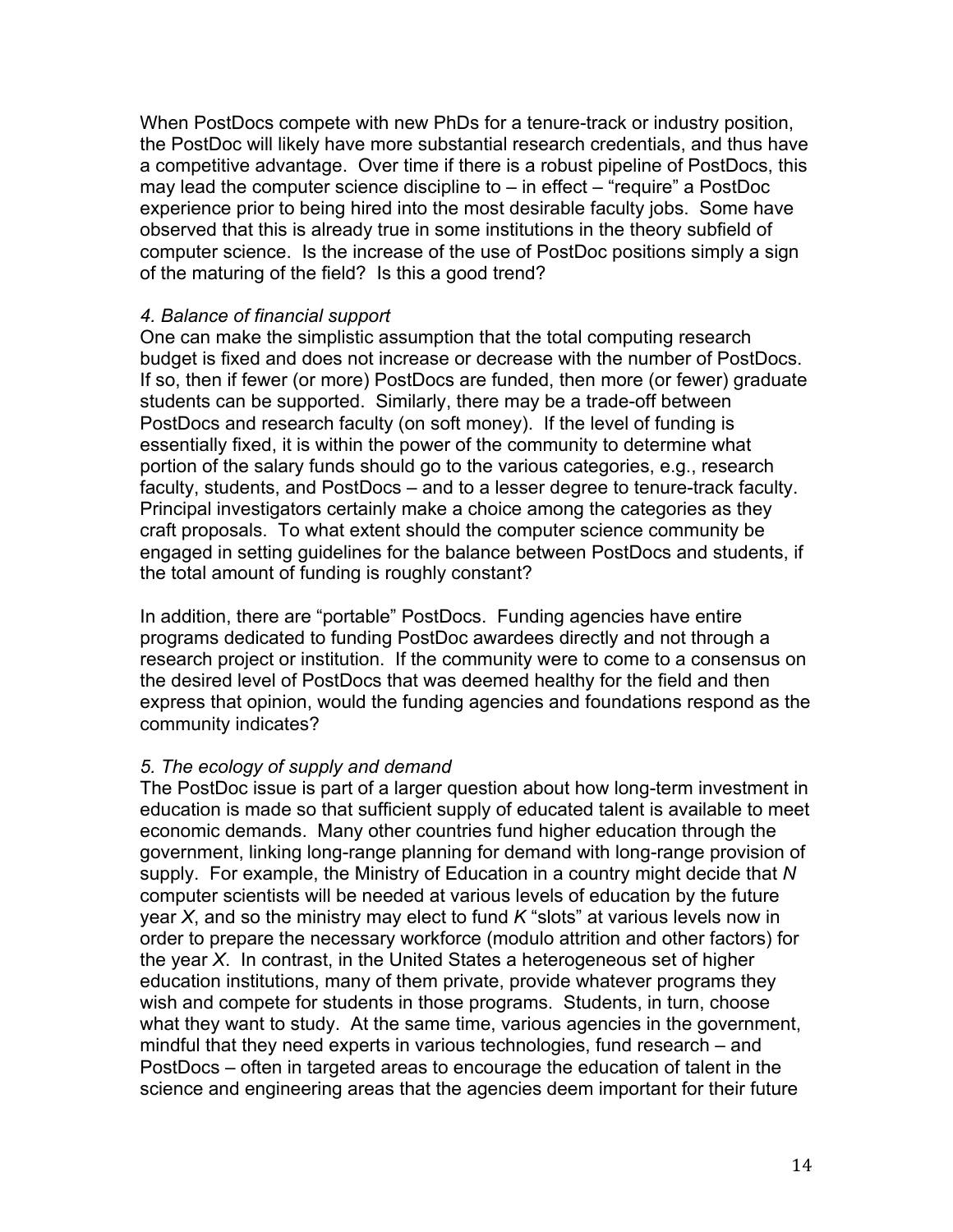missions.

The U.S. "policy" (by default) has been to provide extraordinary opportunity for students and let the best students excel. Moreover, federal agencies fund science and technology in many areas in an uncoordinated way, largely based on their individual missions and choices. In general, no policy actions ensure that there are "enough" people – or too many – to meet the demand when the demand materializes. In other words, the U.S. approach is a market-based approach rather than one based on a national plan.

Many fields of science and (less so) engineering in the U.S. have shifted modestly or dramatically toward investing in PostDocs. The result has been that in some cases a PostDoc experience is a required, intermediate step between completion of a PhD and finding a tenure-track faculty position. It is instructive to consider the evolution of other fields. It is interesting to speculate whether the dramatic increase in federal science and technology research funding in the life sciences disturbed a pre-existing equilibrium. Certainly, it helped produce a larger number of PostDocs in the life sciences and the time that an individual in those disciplines spend in PostDoc positions has increased, as documented earlier. It is not clear that these fields *wanted* or *expected* to shift in this direction; it is likely that they had little choice because over-production of PhDs relative to tenure-track faculty positions required the introduction of an intermediate step wherein post-PhD graduates would continue to compete.

In computer science industry demand for PhDs has increased dramatically over the past few years. There are good reasons to prefer the market-oriented model that we now have over a planning-oriented model many other countries follow, but the relationship between supply and demand must be addressed in some way, regardless of what model the nation follow. Ultimately, the discussion of PostDocs is a discussion that relates to the fundamental question about how we want the academic, scholarly, scientific, and technical research systems to work.

Each of the above issues involves questions. There is good reason for the field to consider them and to make strategic choices to ensure the health of the field and the appropriate production of the educated population that the economy of the country depends upon.

# **Get involved – discuss the PostDoc issue**

This document is intended to catalyze a thoughtful discussion in the computing research community about the role of the PostDoc. It is posted on the Computing Research Association (CRA) Web-based forum site along with a blog: http://www.cra.org/postdocs.

We ask that you get involved. Sponsor discussions in your department, in your company and at conferences. We hope that individuals will post their thoughts.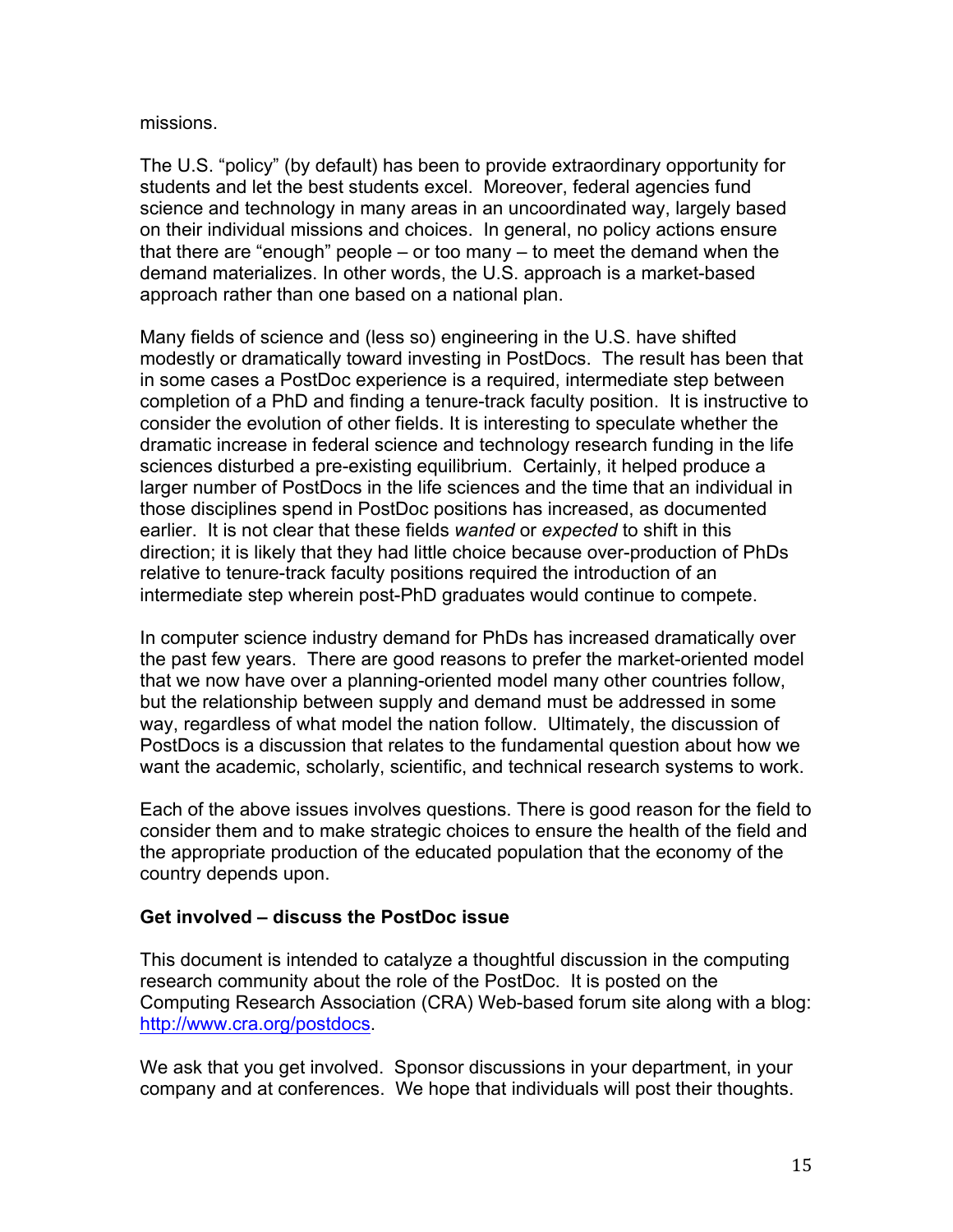We also hope that CS departments or any group that holds a discussion that comes to some consensus on some aspect of this issue – or arrives at a deep division – will post that result and attribute it to the group, not just to an individual.

The CRA will produce a revised document early in summer 2011 representing as accurately as we can the consensus – if any – on different aspects of the PostDoc matter as well as the pros and cons on different issues. Historically, the computing research community has rarely come together to express a consensus. While the topic here is PostDocs, this is also an exercise to see if the community can arrive at a thoughtful consensus on any part of this topic. Some describe this research community as responding to a crisis by circling the wagons and shooting inwards. We hope to see a different outcome this time. But only if you act and respond!

If you want to talk to those of us who authored this paper, and who want to be helpful as the community considers the PostDoc issue, contact any one of us:

Anita Jones, University of Virginia – jones@virginia.edu Erwin Gianchandani, Computing Research Association – erwin@cra.org Eric Grimson, MIT, chair, Computing Research Association – welg@csail.mit.edu John King, University of Michigan – jlking@umich.edu Margo Seltzer, Harvard University – margo@eecs.harvard.edu Bob Sproull, Oracle – rfsproull@gmail.com

# **Acknowledgement**

We want to thank Kenneth Hines from the Computing Research Association for his assistance in gathering data and formulating its representation.

# **Bibliography**

[AAAS] American Academy of Arts and Sciences, http://www.amacad.org/arisefolder/ariseReport.pdf

[NIH2008] National Institutes of Health Office of Extramural Research, **NIH Extramural Data Book: Average Age of Principal Investigators**, http://report.nih.gov/NIH\_Investment/PDF\_sectionwise/NIH\_Extramural\_DataBoo k\_PDF/NEDB\_SPECIAL\_TOPIC-AVERAGE\_AGE.pdf.

[NSB2010] National Science Board, **Science and Engineering Indicators 2010**, http://www.nsf.gov/statistics/seind10/.

[NSF99-310] National Science Foundation. **Has the Use of Postdocs Changed?**, http://www.nsf.gov/statistics/issuebrf/sib99310.pdf.

[NSF-SDR2006] National Science Foundation, **Survey of Doctorate Recipients**